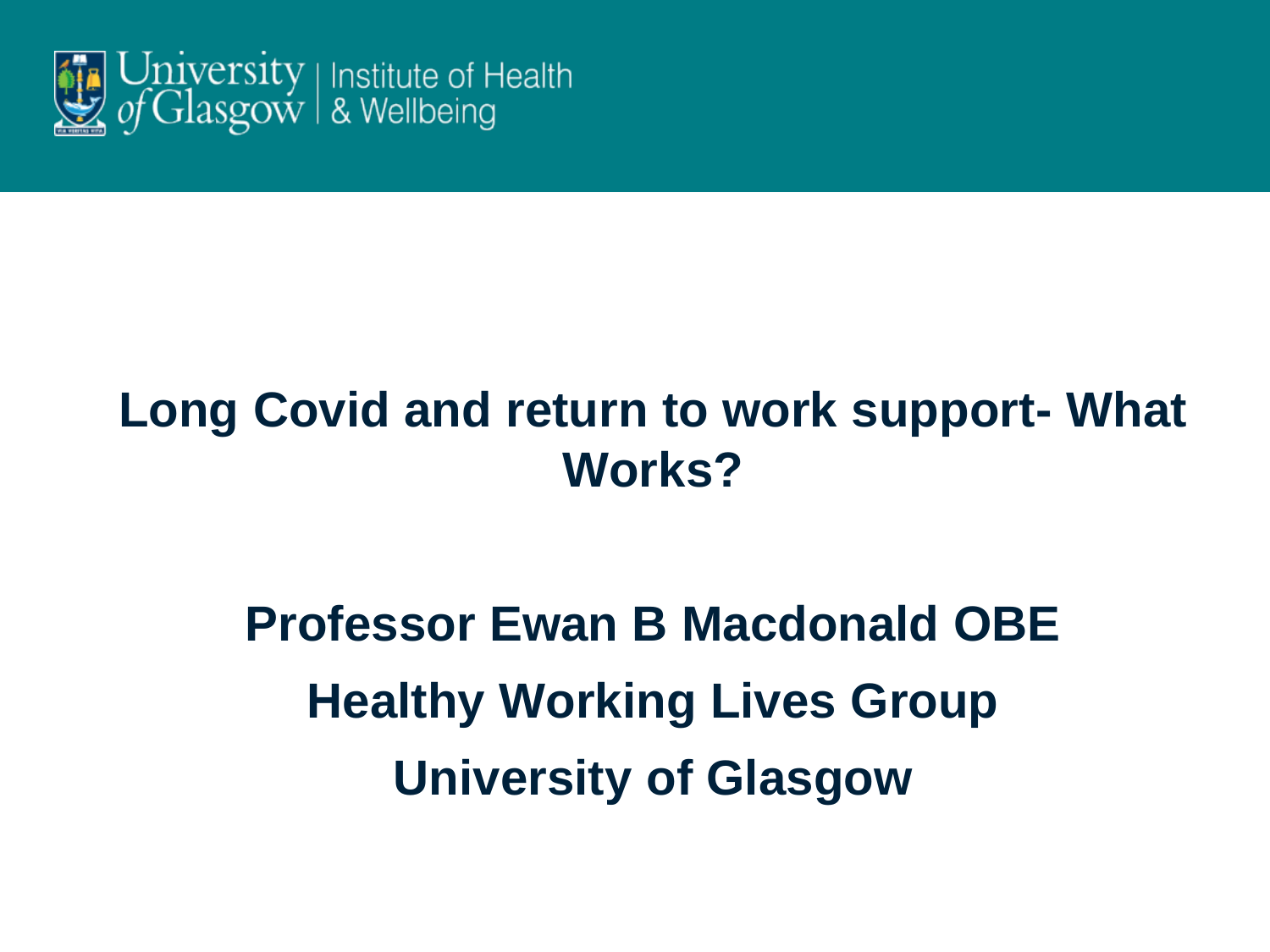

### **GLOBAL**

- **Cases- 660,000,000**
- **Deaths - >6 million**

# **UK Long Covid 1.3 million( ONS) Scotland Long Covid -110,000 Symptoms for more than 4 weeks**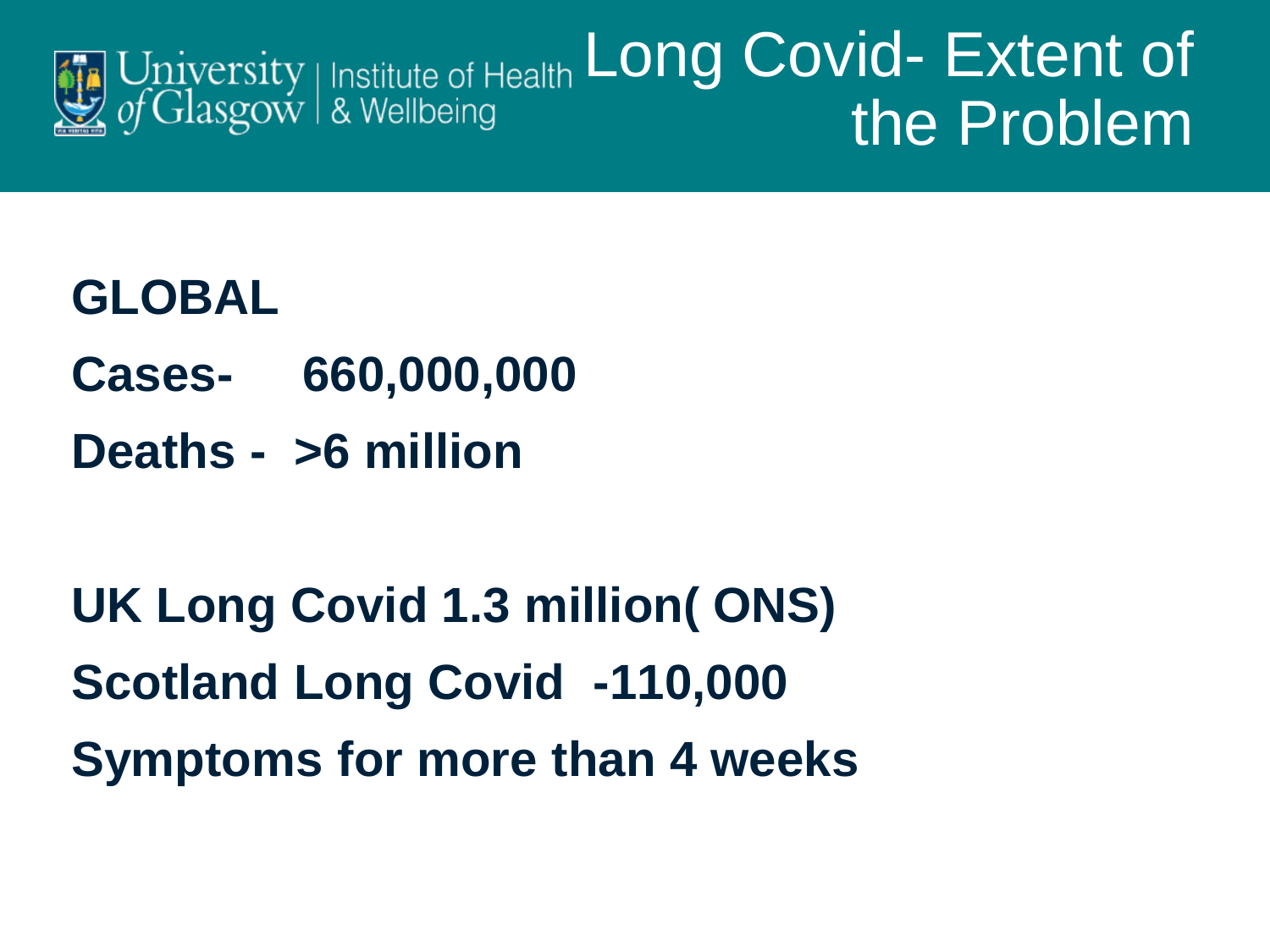

- **Female age 58 – night support worker- very fit and active**
- **Covid 19 –March 2020- intensive care three weeks**
- **Extremely fatigued**
- **Vocal cord paralysis, breathless**
- **Lung scarring**
- **Can walk 200m with a stick in 15 min**
- **Physio, mental health , OT , speech therapist**
- **Adaptations to home**
- **Review January 21 , attending hospital, can walk 400m, unfit for work**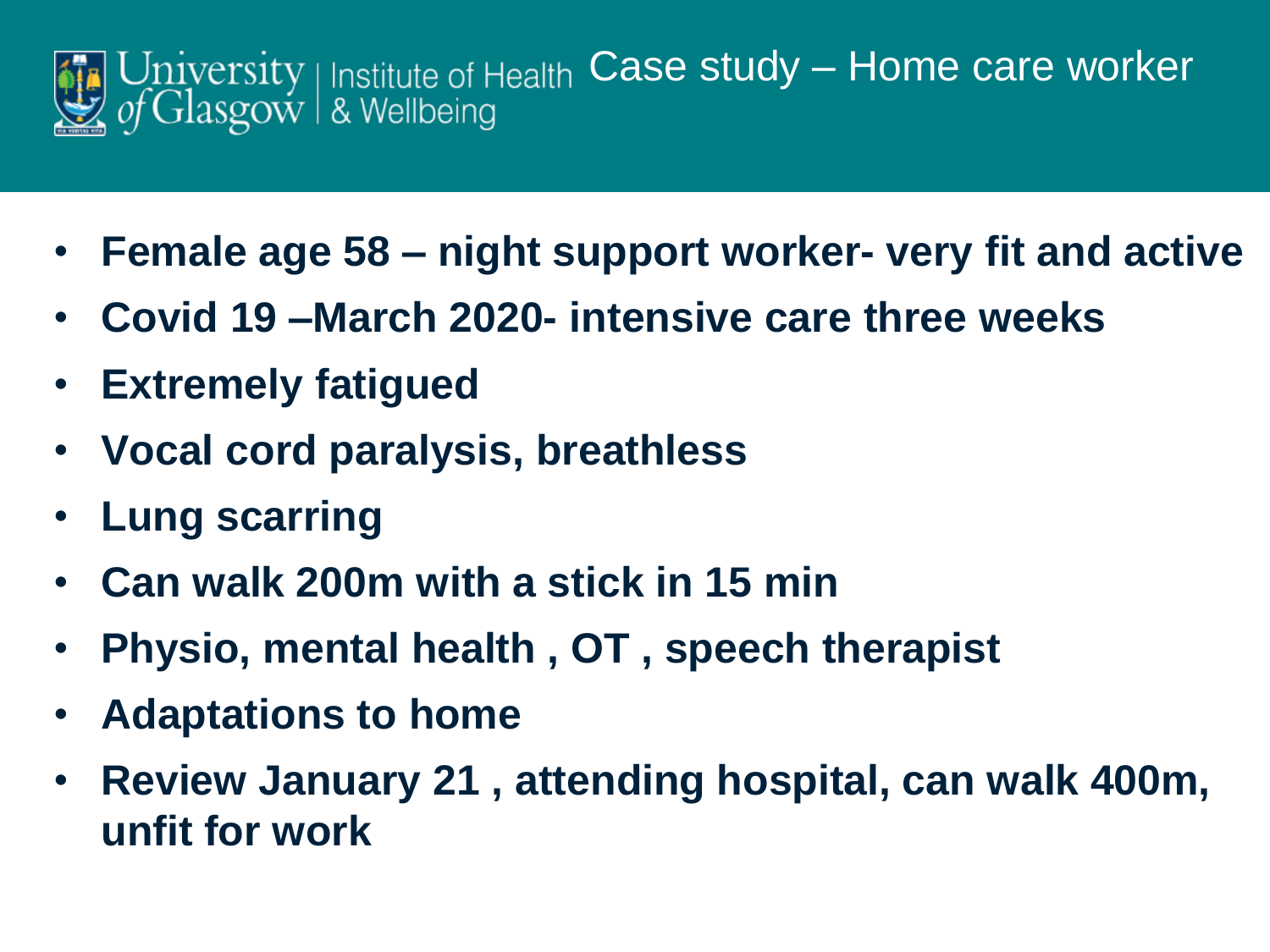

Case Study -48 year old boat business- very fit Martial arts

- **Partner returned from holiday to Wuhan in November 2019**
- **Unwell , chest infection December advised to see GPno-(strongman!)**
- **January 2020 – residual breathlessness on exercise , chest discomfort**
- **Still working –exercise tolerance 40% of normal**
- **February – saw family doctor – referred for investigation**
- **Lung scarring and myocardial damage**
- **Reduced exercise tolerance**
- **Still working and now exercise tolerance 60% of normal**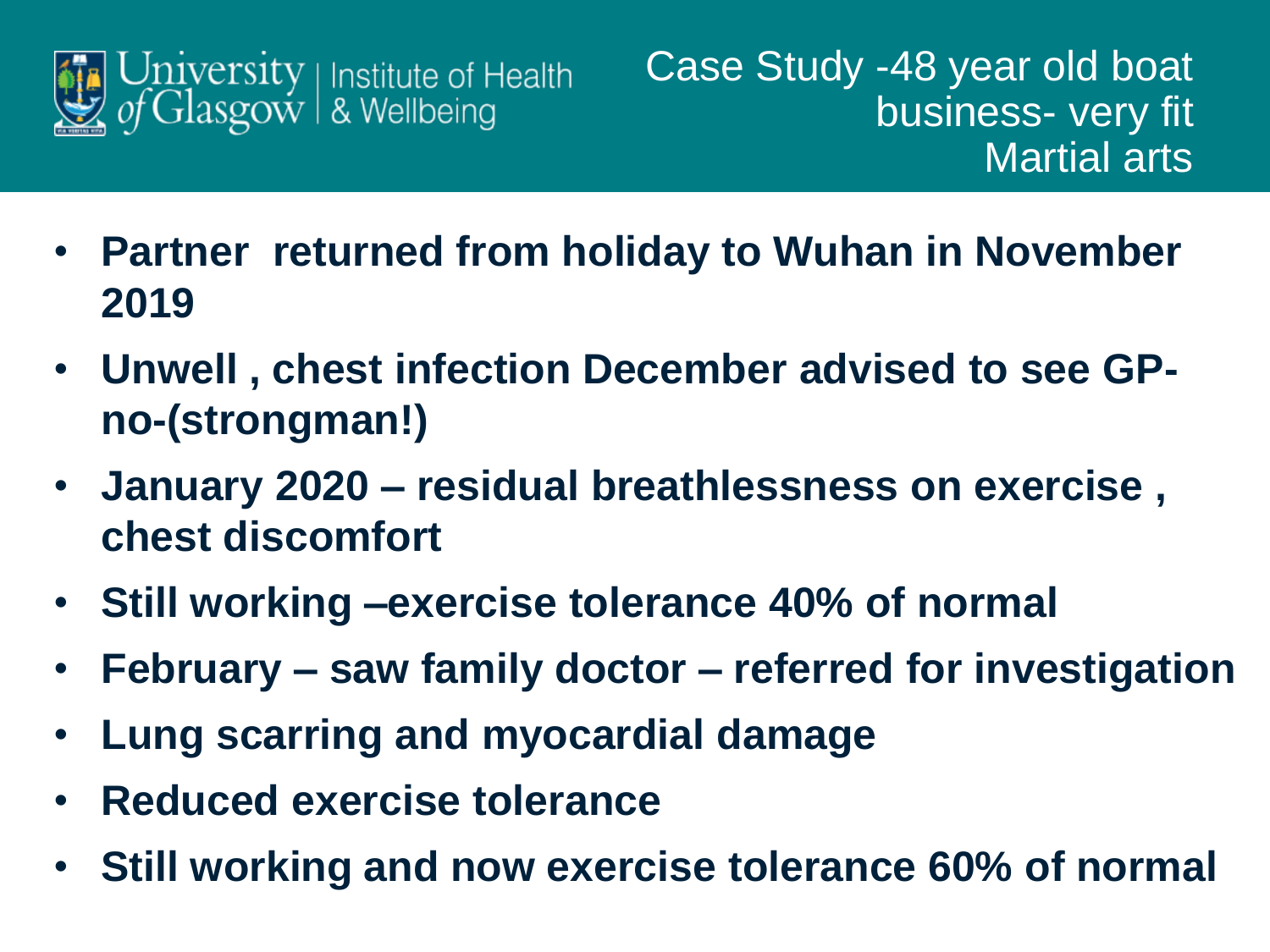### "Long Covid" Common Symptoms of

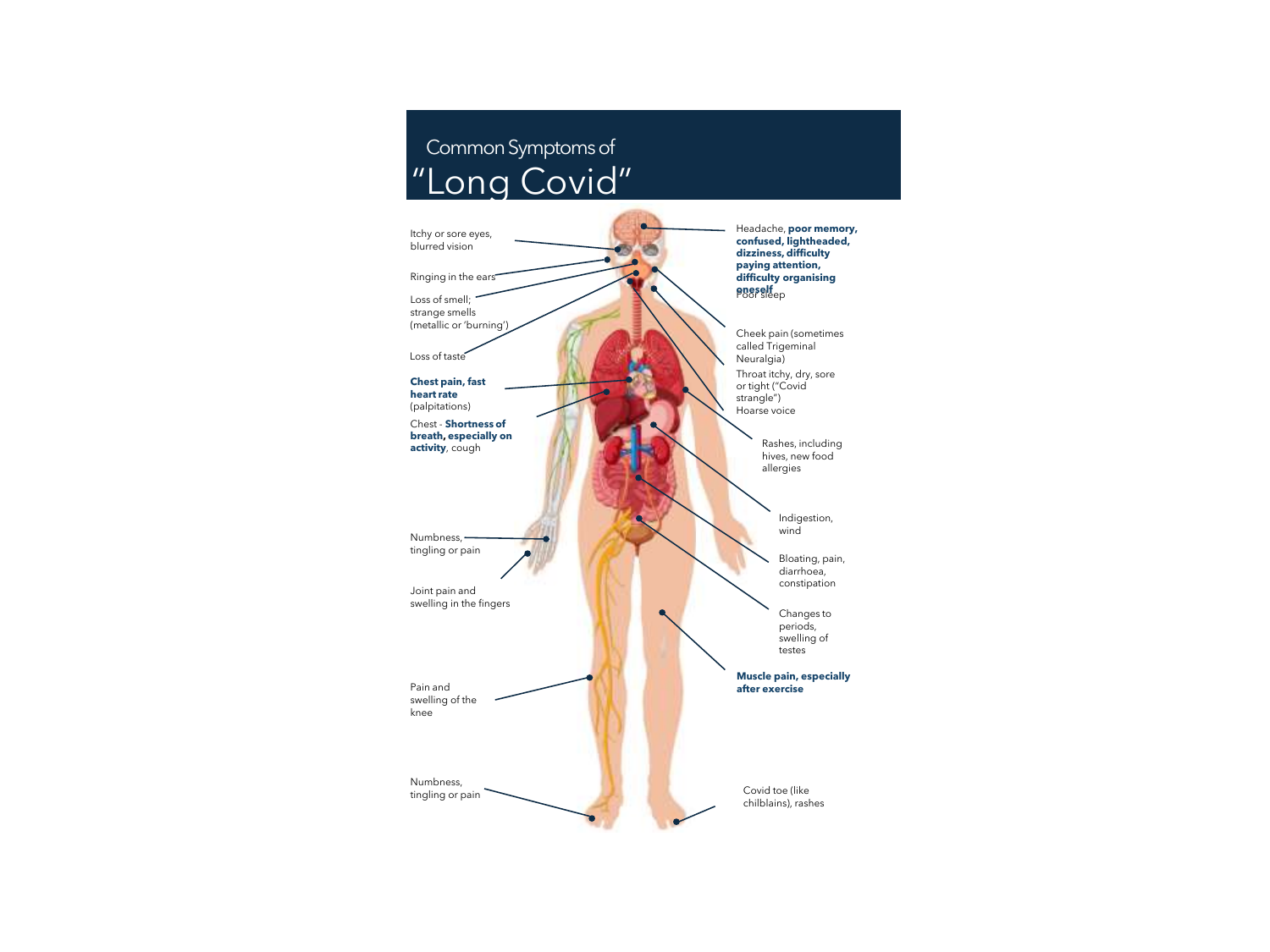### Post COVID Condition? What is

 $\rightarrow$ **CO SP**  $\overline{\phantom{a}}$ 

*Lightheadedness, dizziness*: Very common **Autonomic Dysfunction** (PoTS); nondrug and drug treatments

#### Persistent

conjunctivitis Visual acuity (CNII) Anosmia, parosmia, (often metallic or like burning) + dysgeusia

#### *Angioedema*: New food allergies.

Consider Mast Cell Activation Disorder

#### *Dyspnoea on exertion*:

Associated with oxygen desaturation. Rule out asthma, PE, fibrosis, cardiac causes

#### *Tachycardia on*

*minimal exertion*: (consider Autonomic, myocarditis, inappropriate sinus tachycardia, brady- + tachy-arrythmias, pulmonary embolus)

Inflammatory arthropathy

#### *Neuropathic phenomena*:

Pain + other sensory phenomena, peripheral neuropathy

#### *Oxygen desaturation*: On exertion. Cause not yet known, research points to abnormal switch to anaerobic metabolism with

raised lactate

#### Inflammatory

arthropathy *Neuropathic phenomena*: Pain + other sensory phenomena, peripheral neuropathy

#### *Sleep disturbance*  **nominal dysphasia** *Neurocognitive*: Headache, **executive dysfunction, poor memory, confusion,**

(can be autonomic) Tinnitus

Trigeminal neuralgia, new focal migraine

*Dysphonia* (can be autonomic; post-intubation)

#### *Itchy, dry, sore or tight ("Covid strangle")*:

Laryngeal oedema found even in non-intubated, non-hospitalised

#### patients *Exertional chest pain*:

Often starts after 3 months. Microvascular angina, myocarditis, Kounis angina

*Rashes*: Petechial, vesicular herpetiform, multiforme, vasculitic New GERD; Dysmotility (likely autonomic dysfunction)

#### Dysmotility (likely autonomic dysfunction); Postviral IBS, coeliac disease, colitis Menstrual irregularities, testicular inflammation

*Myalgia, often postexertional*: Can occur hours to days after (specific physiotherapy required)

Lupus pernio (Covid toe), vasculitic lesions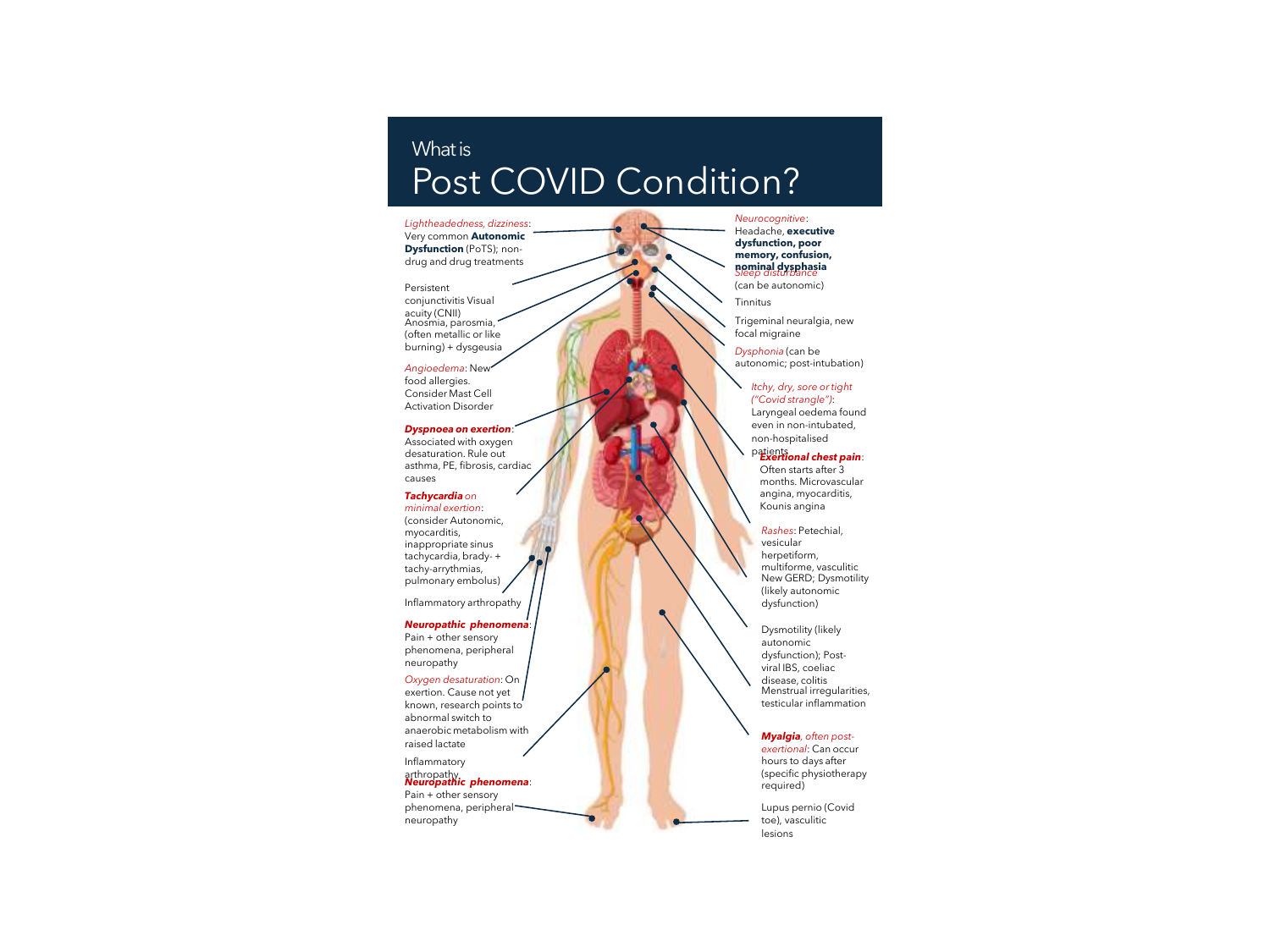

## Long Covid – what is it

- Multi system disease
- Primarily a disease of blood vessels : endothelitis inflammation
- May lack a diagnosis of Covid 19
- New syndrome was not recognised initially
- Often inadequate medical care
- Lack of good rehabilitation facilities
- Long term absence leading to potential job loss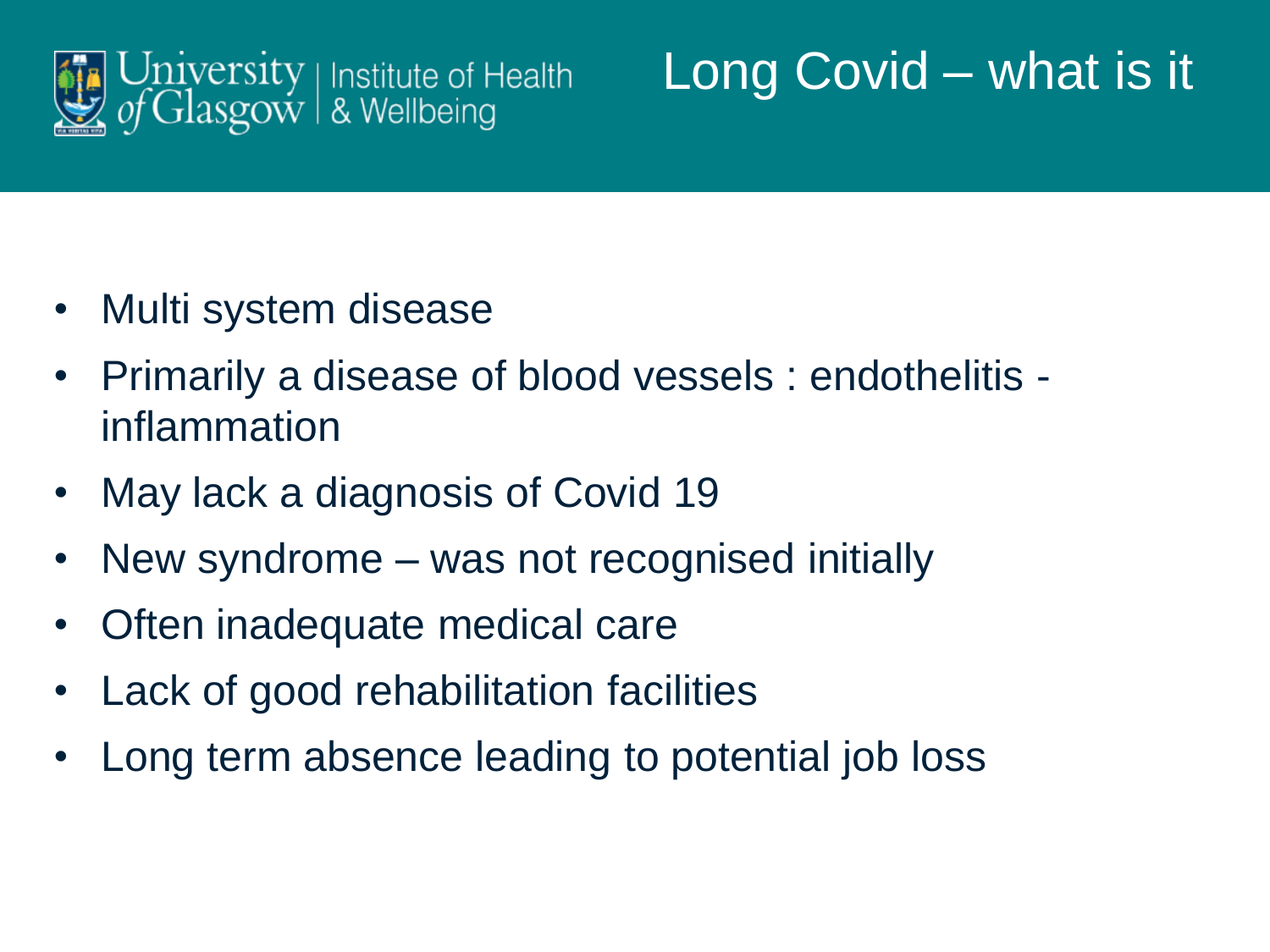

## Labour force participation

### Employment rate by type of employment and by age



Source: ONS Labour Force Survey (Q1 2014) with thanks to Business in the Community/ILC-UK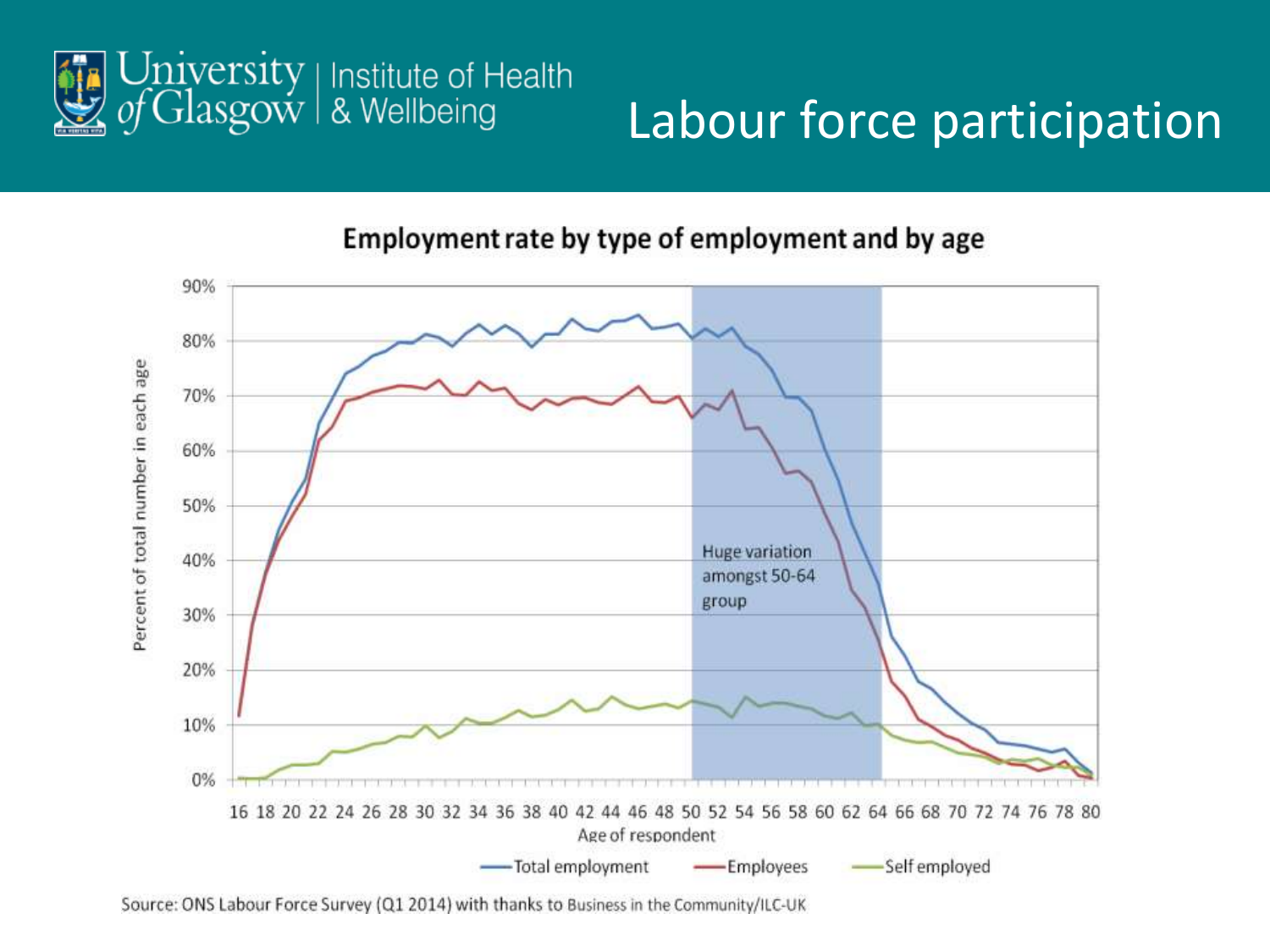

### Multimorbidity – Barnett, Lancet 2012





[Terms and Conditions](http://www.elsevier.com/termsandconditions)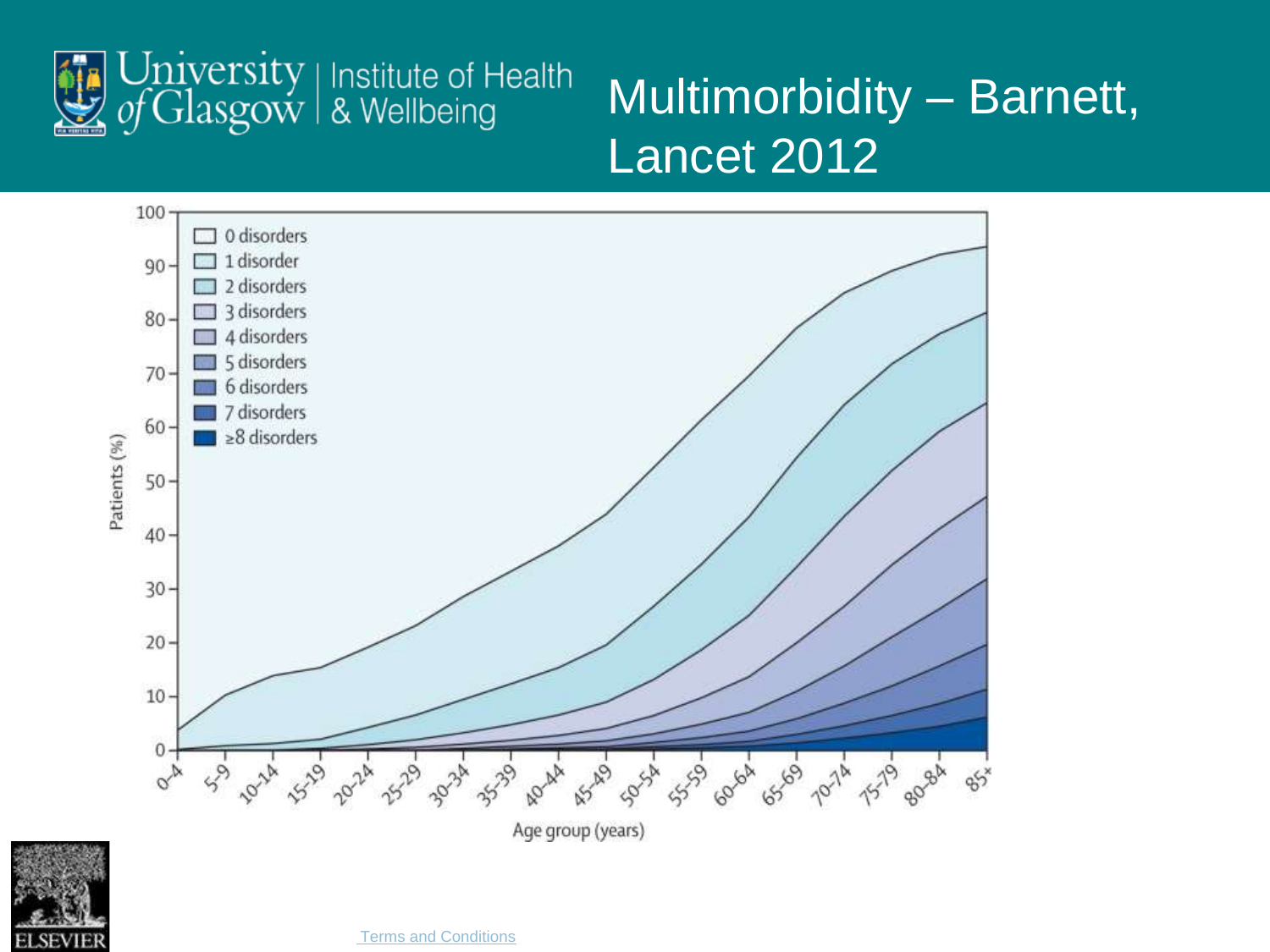### ONS 2016 and Juniversity | Institute of Health<br>Z of Glasgow | & Wellbeing Barnett 2012





[Terms and Conditions](http://www.elsevier.com/termsandconditions)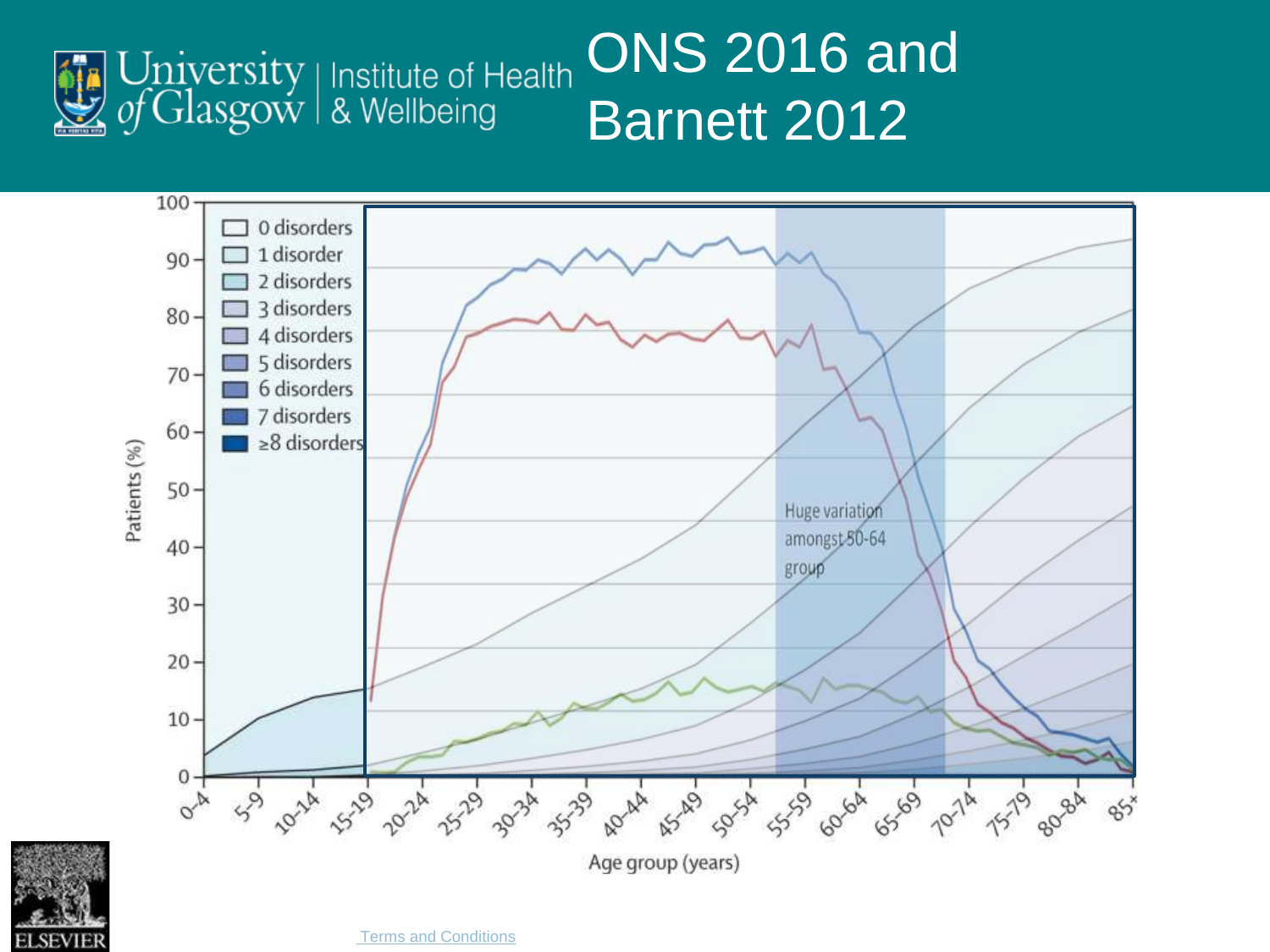

# • **Long Covid adds to the existing burden of multimorbidity in an ageing workforce**

Intro –summing up

- **Long Covid is the sting in the tail of this pandemic**
- **Long Covid will increase job loss in ageing workers and reduce life expectancy further, unless we are very proactive**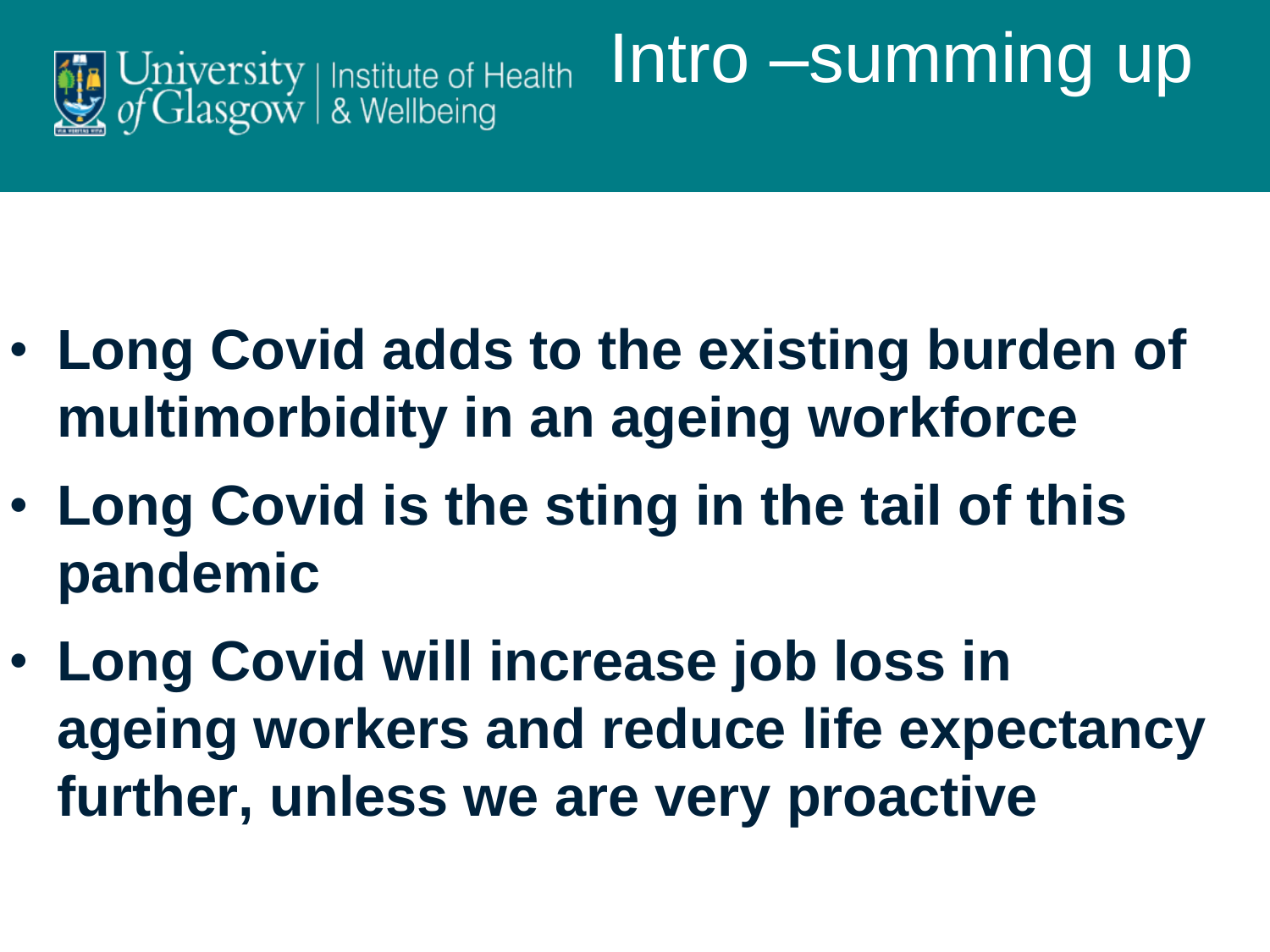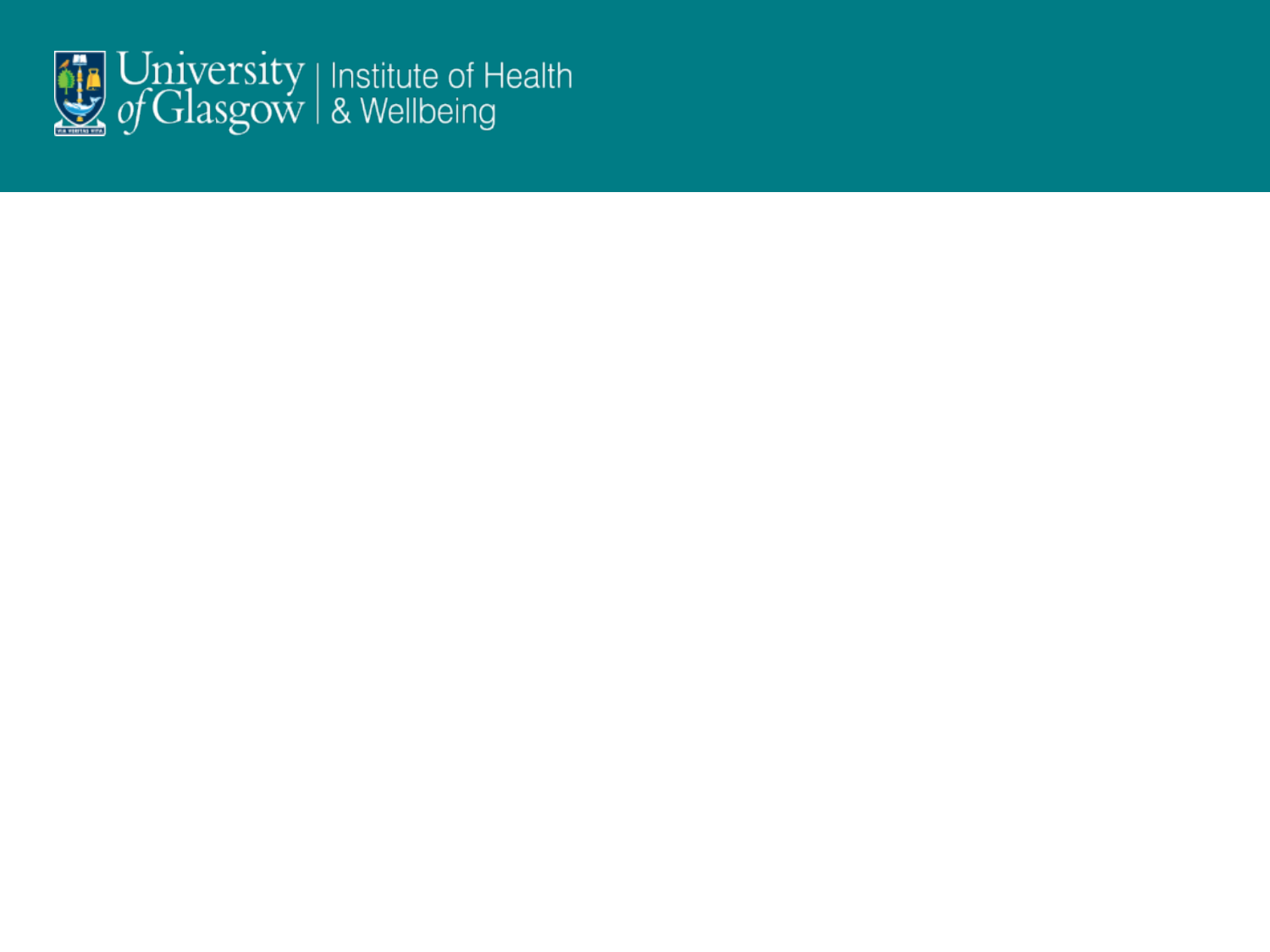

Scotlands Approach to Long Covid

## **Policy and guidelines**

**December 2020 Scottish Intercollegiate Guidelines Network/ NICE – Covid guidelines**

- **September 2021 – Scotlands Long COVID Service – Health Minister**
- **SIGN/NICE guidelines November 2021**
- **NSS National Reference group Gap analysis**
- **NSS National Expert Group**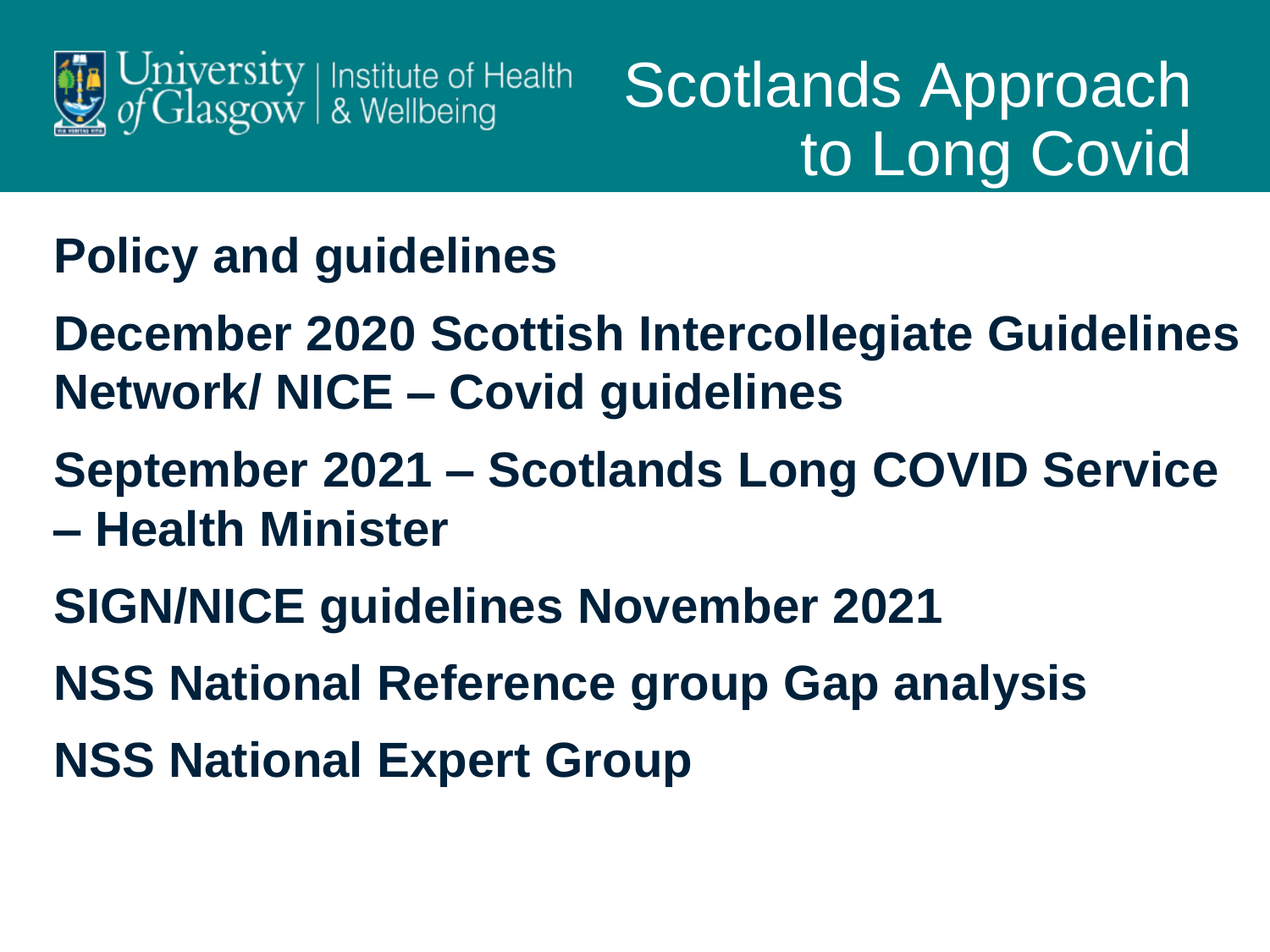

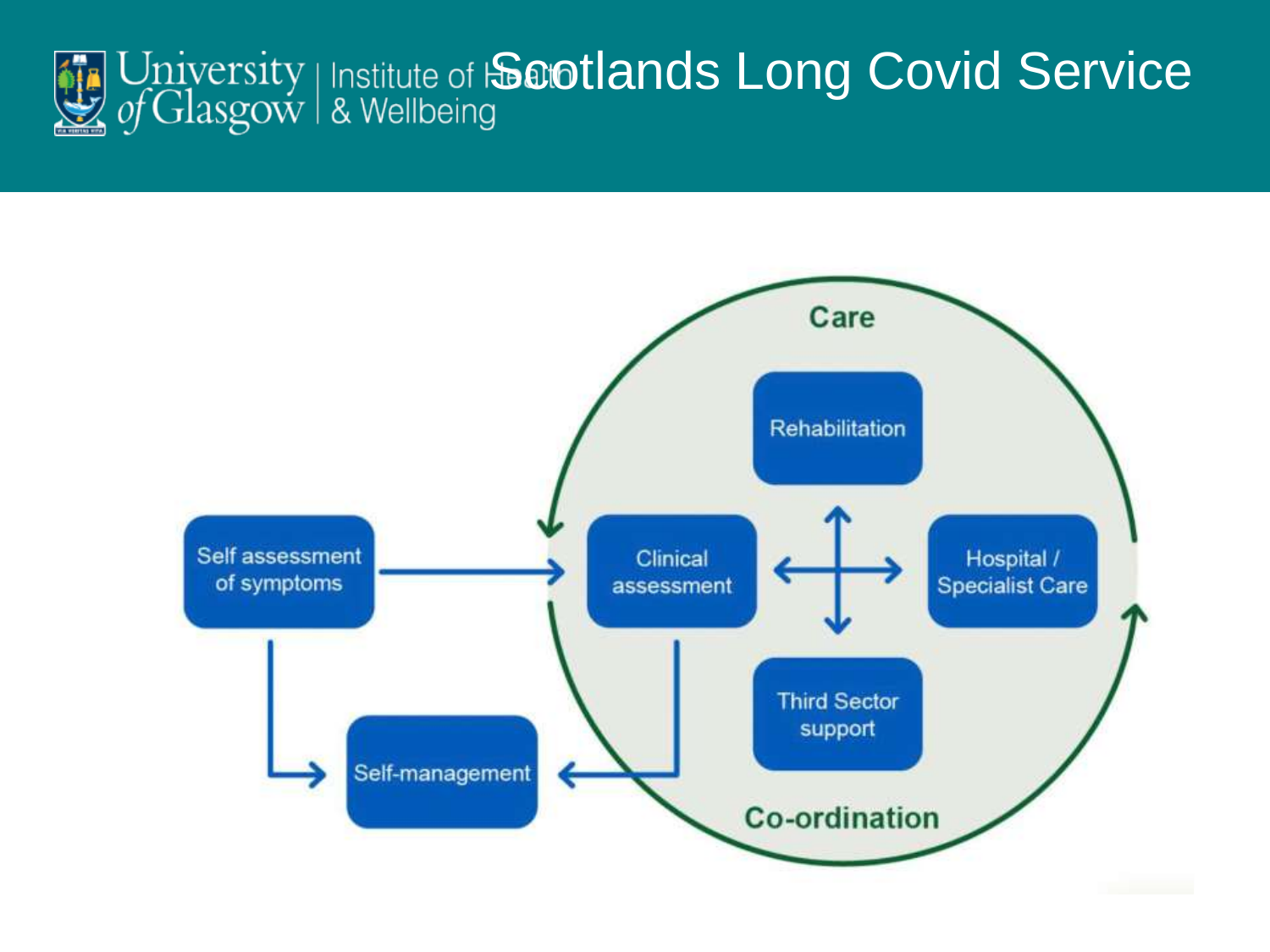

Scotlands Approach to Long Covid

- **Supported Self Management**
- **Primary Care and Community based support**
- **Rehabilitation support**
- **Secondary Care investigation and support**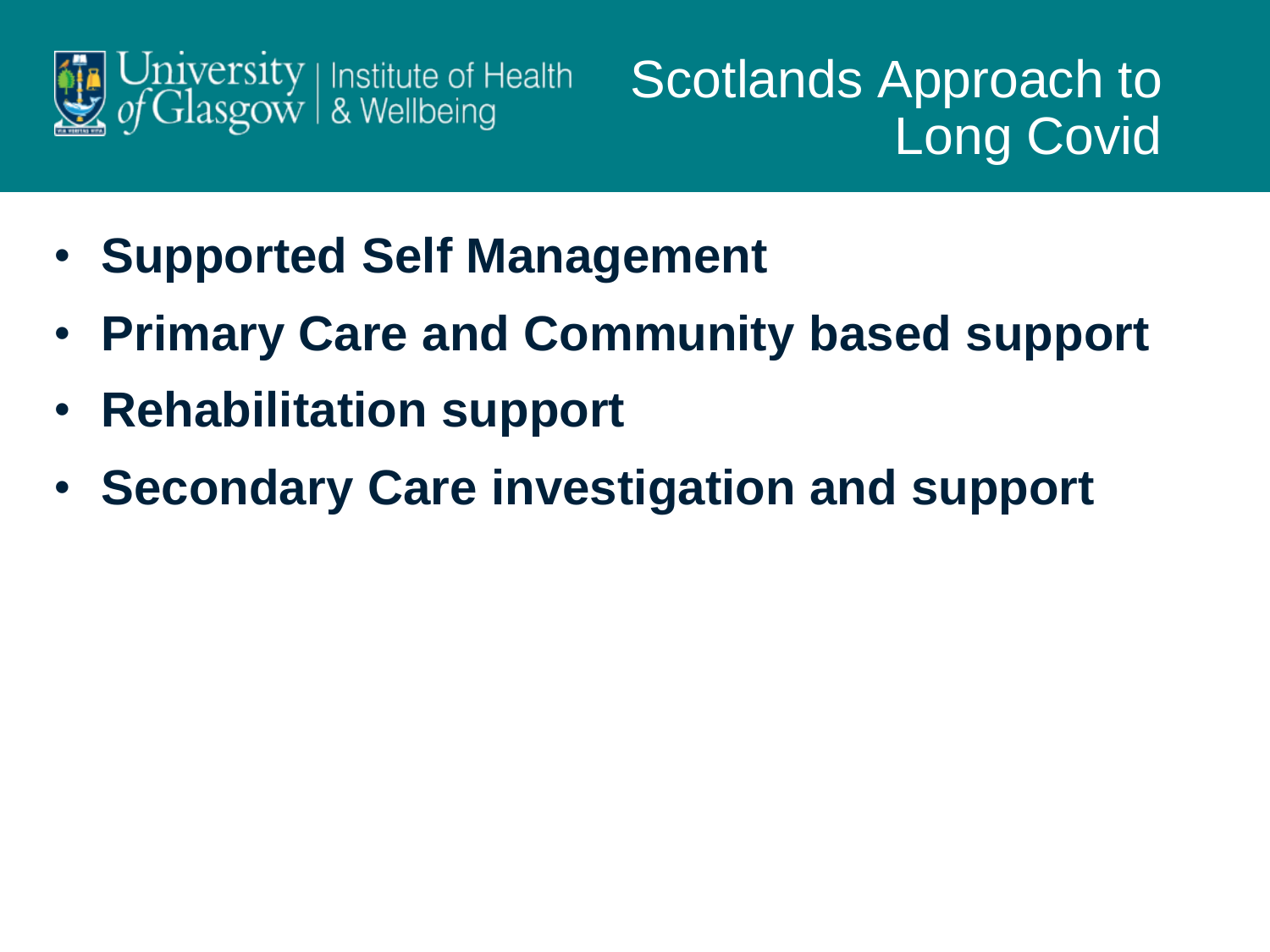

- **Self Assessment**
- **Self management**
- **Clinical assessment -GP**
- **Third sector support - Chest Heart and Stroke**
- **Rehabilitation**
- **Specialist care**
- **Self management –Thistle Foundation**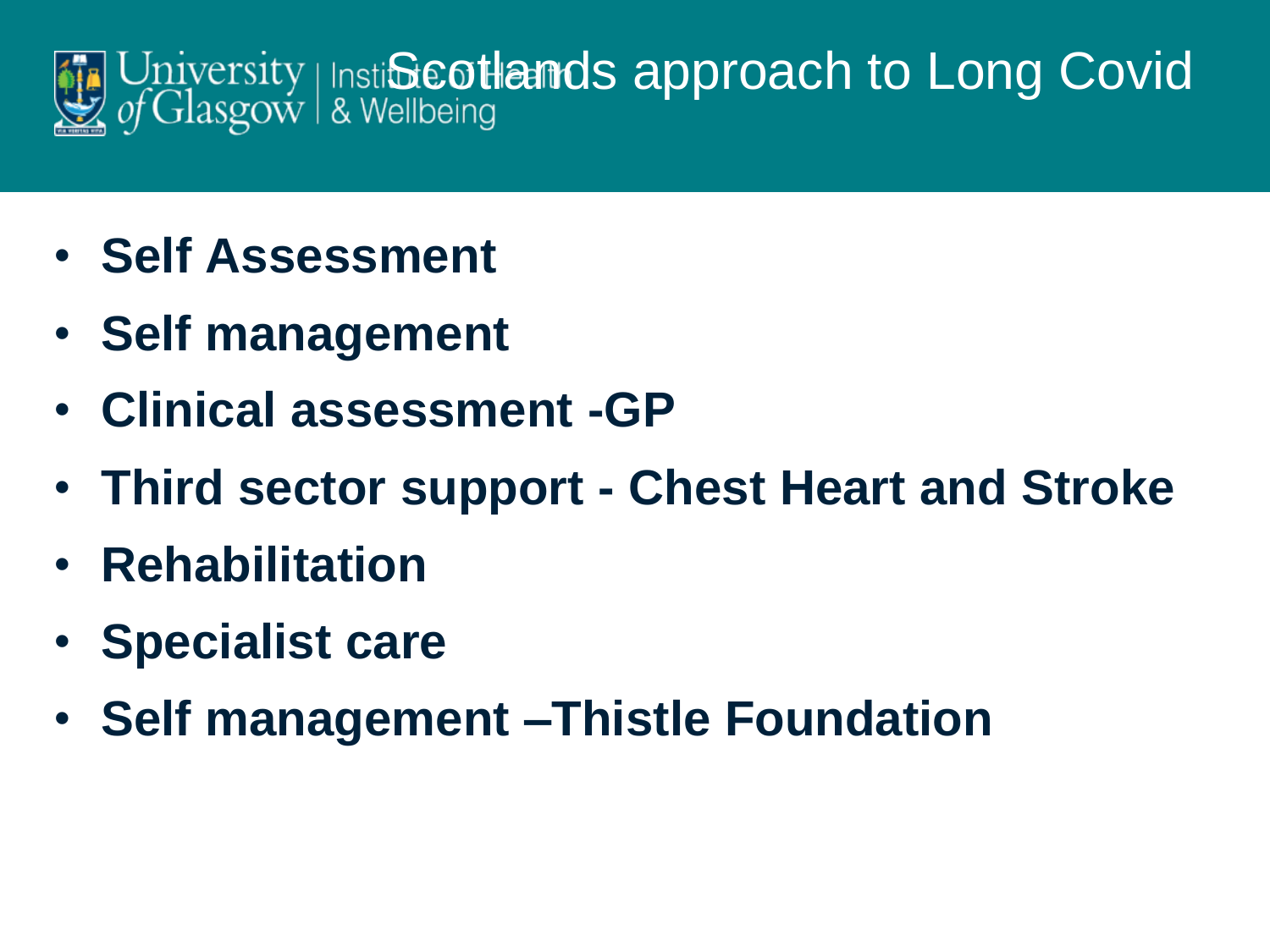

- **Chest heart and stroke helpline**
- **Thistle foundation helpline**
- **NHS boards setting up services for their own staff**
- **Eg NHS Glasgow Long Covid service-Physiotherapist, 2 Occupational Therapists, Occupational health nurse , Psychologist**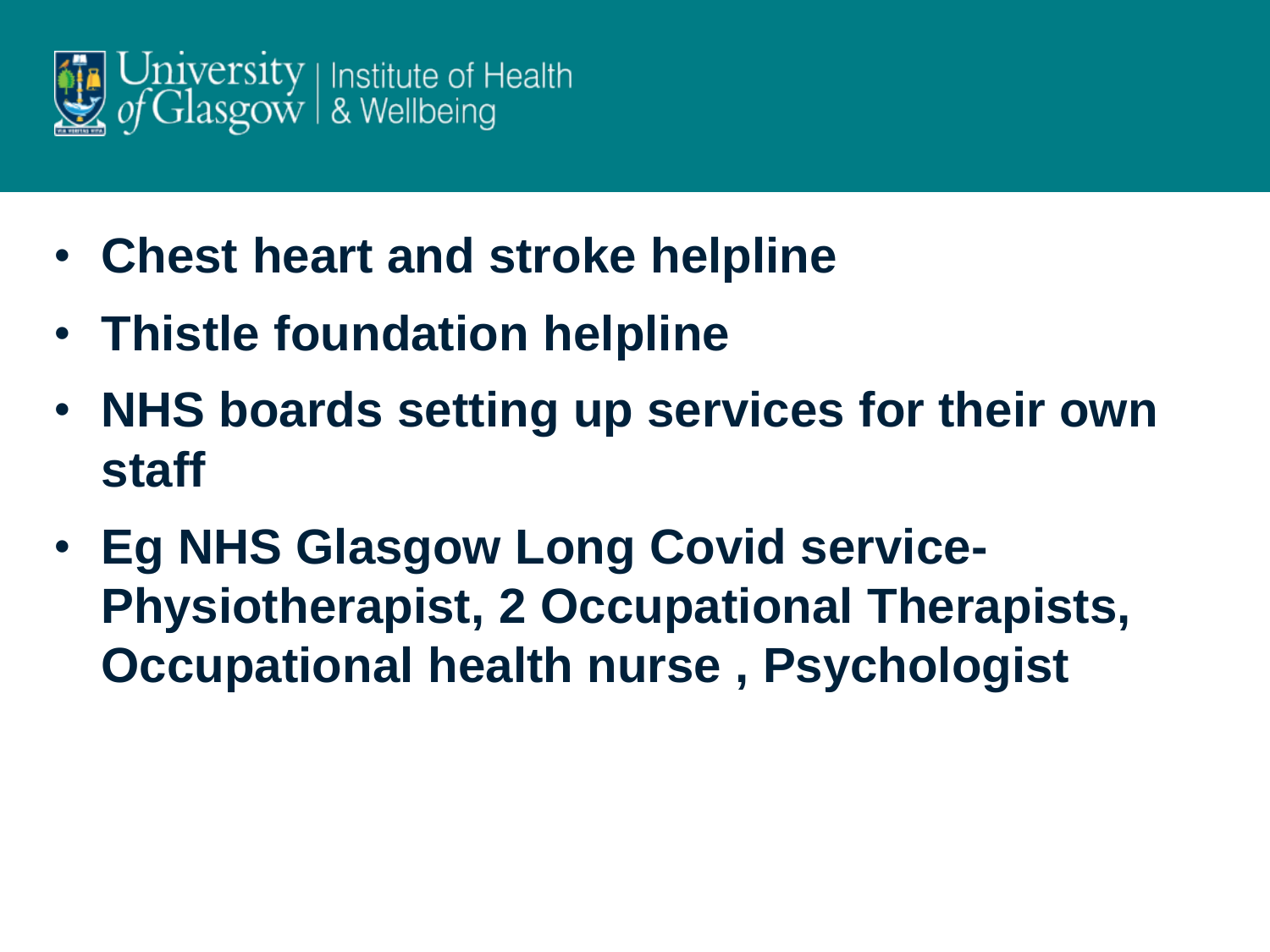

## NHS inform activity

- **Inform webpage established December 2020**
- **Long Covid Microsite launched 5 October 2021**
- **Usage by 17th January -797k users,**
- **Signs and symptoms of long covid - 476,407**
- **Cough- 262,167**
- **Breathlessness -27094**
- **Brain Fog – 20,012**
- **Low mood, depression -11,934**
- **Muscle and joint pain -38,849**
- **Fatigue – 10,917**